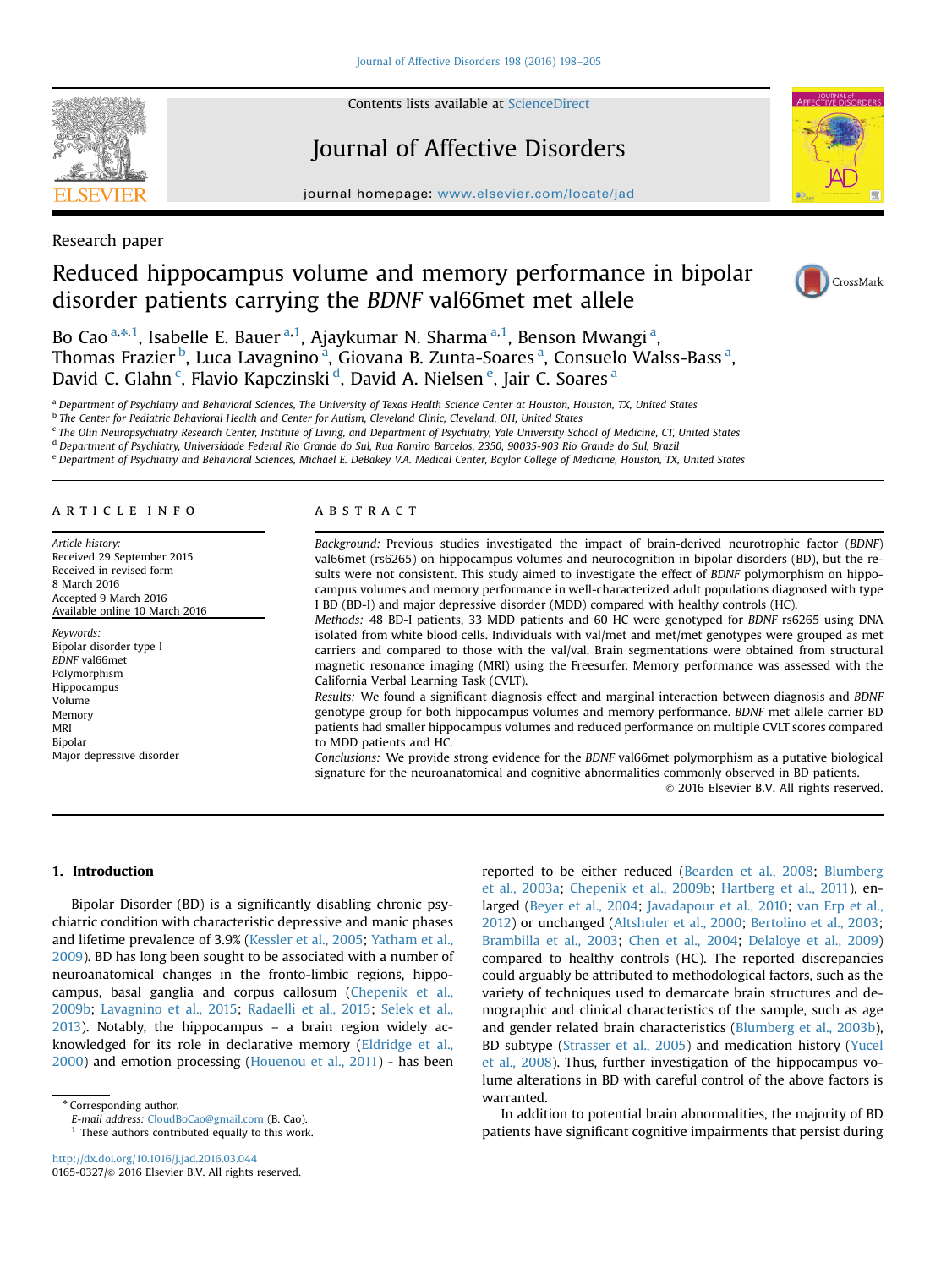the euthymic and acute phases of the illness (APA, 2002; Bora et al., 2009; MacQueen et al., 2001; Quraishi and Frangou, 2002). Overall, there is evidence of deficits in visuomotor processing speed, verbal memory and executive functioning (van der Werf-Eldering et al., 2011). Impairments of smaller effect size in working memory, and sustained attention have also been reported (Cohen's  $d=0.6-0.7$ ) (Albus et al., 1996; Bora et al., 2009; Goldberg et al., 1993; Martínez-Arán et al., 2004; Quraishi and Frangou, 2002). The presence of verbal memory impairment across mood phases may indicate that these deficits are trait markers of the bipolar illness (Gualtieri and Johnson, 2006). In particular, a study comparing manic, hypomanic, depressive and euthymic BD patients showed that manic BD patients had the most robust cognitive deficits of all treatment groups and presented poor immediate and delayed verbal memory performance on the California Verbal Learning Test (CVLT) and executive tasks (Sweeney et al., 2000).

Along with neurocognitive deficits, BD is characterized by high peripheral levels of pro-inflammatory markers (Barbosa et al., 2011) and decreased brain-derived neurotrophic factor (BDNF) levels (Bourne et al., 2013; Cunha et al., 2006). BDNF is a member of the neurotrophin family of growth factors and regulates major cellular processes such as neurogenesis, development, dendritic growth, survival and maturation (Kuipers and Bramham, 2006) as well as complex neuronal processes such as synaptic plasticity and memory consolidation (Post, 2007). The BDNF val66met polymorphism (rs6265) has been consistently implicated in candidate gene studies examining the pathophysiology of BD (Bourne et al., 2013; Cunha et al., 2006). This single nucleotide polymorphism is located on chromosome 11p13 and results in a valine (G) to methionine (A) substitution at codon 66 (Bath and Lee, 2006; Green et al., 2006; Hwang et al., 2006; Liu et al., 2008; Neves-Pereira et al., 2002; Sklar et al., 2002). Further, in neuronal and neurosecretory cells the BDNF val66met polymorphism can lead to a significant reduction in BDNF trafficking to secretory granules, and as a result, to a reduced BDNF production by the secretory granules (Benjamin et al., 2010; Egan et al., 2003).

A number of studies have linked the BDNF val/met polymorphism to abnormal hippocampus volumes across the mood disorder spectrum in both adults (Benjamin et al., 2010; Chepenik et al., 2008; Gatt et al., 2009; Montag et al., 2009; Pezawas et al., 2004) and pediatric populations with BD (Inal-Emiroglu et al., 2015; Peruzzolo et al., 2015). However, findings in this field remain controversial as a recent systematic and meta-analysis review based on 18 independent clinical cohorts comprising 1695 participants showed that the decreased hippocampus volume observed in patients with mood disorders, psychosis and schizophrenia relative to healthy controls did not depend on the BDNF polymorphism (Harrisberger et al., 2015). Notably, the authors reported that most studies were underpowered and did not provide information about treatment regimen, comorbidities, and progress/severity of the disease. These factors should therefore be taken into account in future investigations. To date it is still unclear whether the relationship between BDNF polymorphisms and hippocampus volumes is specific to BD as a broad diagnostic group, or whether it is specific to a bipolar subtype. For instance BD type I is viewed as being the most severe form of BD as it involves more pronounced anatomical (Maller et al., 2014) and cognitive impairments (Bourne et al., 2015) than BD type II. In addition a study showed that the number of manic episodes – observed in BD-I and not BD-II- is inversely correlated with performance in learning and memory tests (Bourne et al., 2015).

Thus, in the current study we recruited a well-characterized group of individuals with BD type I and major depressive disorder (MDD) compared to healthy controls (HC). Based on previous studies, we hypothesized that the BDNF val66met variant would be associated with abnormalities in hippocampus volumes and memory performance – as measured by the CVLT – in both individuals with BD type I and MDD, as well as healthy controls (HC).

## 2. Materials and methods

#### 2.1. Participants

The sample included 48 BD-I patients (32 females, age (Mean  $\pm$  S.D.) = 41.02  $\pm$  12.65 years), 33 MDD patients (23 females, age (Mean  $\pm$  S.D.) = 39.17  $\pm$  12.42 years) and 60 HC (39 females, age (Mean  $\pm$  S.D.)=40.57  $\pm$  12.95 years). Patients were recruited from inpatient and outpatient clinics at the University of Texas Health Science Center at San Antonio campus. HC were recruited through local media advertisements and flyers posted in public areas. All patients met the DSM-IV-R criteria for BD-I or MDD. The diagnosis of BD-I and MDD and the absence of mental disorders among controls were ascertained by the Structured Clinical Interview for the Diagnostic and Statistical Manual of Mental Disorders Axis I (SCID I), which was administered to all participants by an independent psychiatrist or trained research assistant. Based on the SCID assessment 16 BD and 18 MDD patients were classified as euthymic and 20 BD and 15 MDD patients as depressed at the time of testing. Fourteen MDD patients had achieved complete remission, while the remnant of the sample experienced episodes of depression of mild to moderate intensity (based on the SCID diagnosis). The interview also included the Young Mania Rating Scale (YMRS) (Young et al., 1978) and Hamilton Rating Scale for Depression (HAM-D) (Hamilton, 1960). All participants had no history of substance abuse in the previous 6-months and no chronic medical issues including cardiovascular and neurological disorders. At the time of enrollment 44 of the 48 participants with BD type I reported taking one or more psychotropics. Primary types of medication included lithium  $(n=2)$ , antidepressant  $(n=5)$ , anticonvulsants  $(n=5)$ , atypical antipsychotics  $(n=1)$  and benzodiazepines  $(n=3)$ . Eighteen participants took two or more medications concurrently. There was no medication history data available for 10 of the 44 medicated BD patients. One of the 33 patients with MDD took lithium. HC with a history of any Axis I disorder in the first-degree relatives and use of psychoactive medication less than 2-weeks prior to the start of the study were excluded. All female participants underwent a urine pregnancy test and urine drug screen to exclude participants with pregnancy and illegal drug use. The study protocol was approved by the local Institutional Review Board and informed consent was obtained from all the participants.

#### 2.2. Genotyping

DNA was extracted from white blood cells from blood samples collected from study participants with the Gentra Puregene blood kit (Qiagen, Germantown, MD). val66met (rs6265) genotyping was performed with a 5′-fluorogenic exonuclease assay (C\_11592758\_10) (TaqMan®, Applied Biosystems, Foster City, CA) or an ABI 7900 Sequence Detection System (Applied Biosystems, Foster City, CA) in duplicates by an individual blind to participants clinical status. Platinum<sup>®</sup> quantitative PCR SuperMix-UDG (Invitrogen, Carlsbad, CA) on a GeneAmp PCR system 9700 was employed for PCR amplification. Applied Biosystems Prism<sup>®</sup> 7900 sequence detection system and SDS 2.2 software (Applied Biosystems) were used for analysis of amplification products. In subsequent analyses individuals with val/met or met/met genotypes were combined (met carriers) and compared with individuals with the val/val genotype, because met/met carriers only occupy about 6% of the total sample.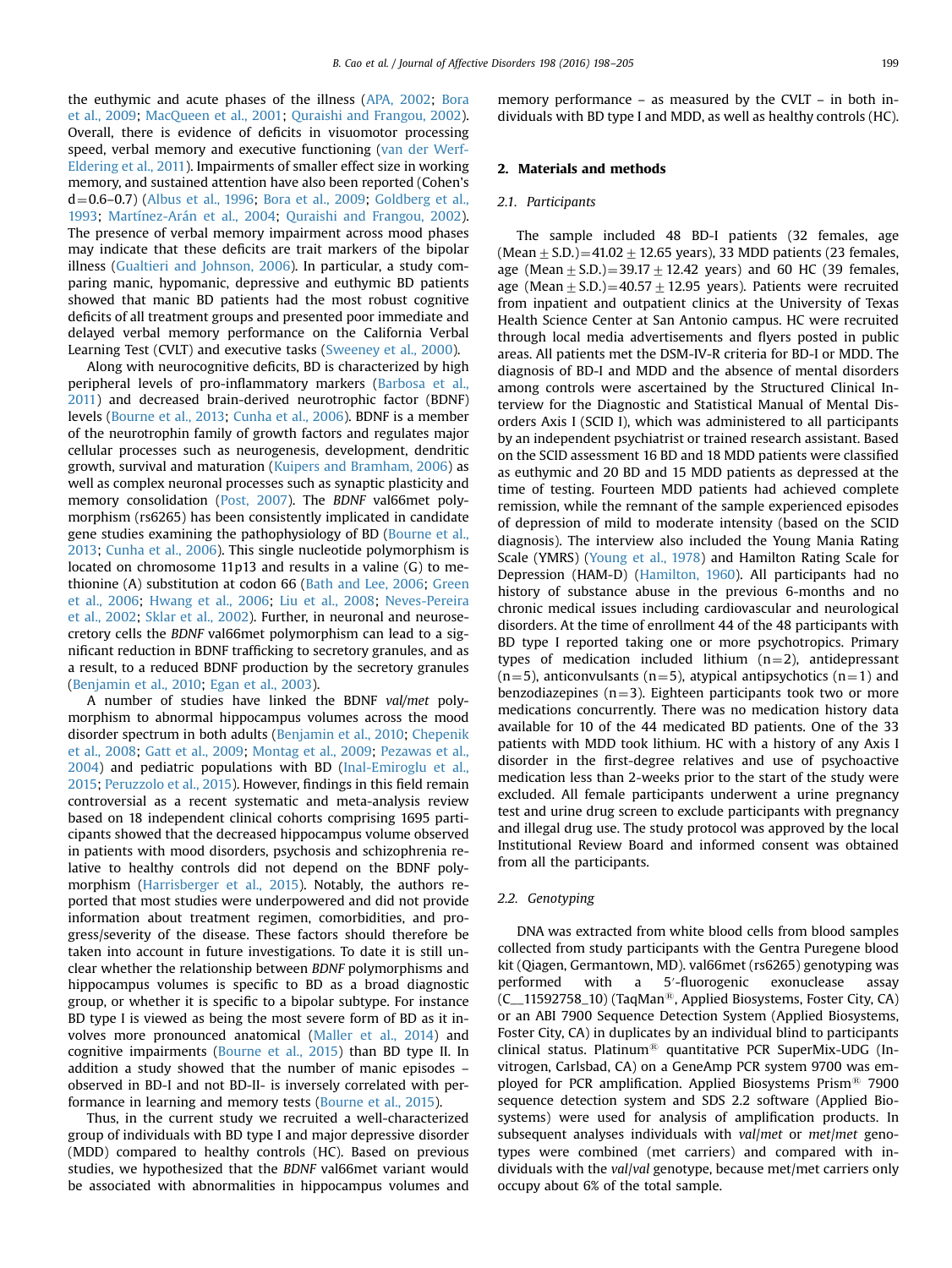### 2.3. Hippocampus volume

High resolution T1-weighted brain images were acquired on a Philips 1.5 Tesla MR system (Philips Medical System, Andover, MA, USA). Images were collected by means of an axial three-dimensional fast field echo sequence (field of view  $256 \text{ mm} \times 256 \text{ mm}$ ; repetition time 24 ms; echo time 5 ms; flip angle 40°; slice thickness 1 mm).

After all scans were visually inspected to be valid, cortical and subcortical reconstruction and volumetric segmentation were performed with the Freesurfer software version 5.3.0 (http://sur fer.nmr.mgh.harvard.edu). The whole procedure included motion correction, intensity normalization, automated topology corrections and automatic segmentations of cortical and subcortical regions, as documented elsewhere (Dale et al., 1999; Dale and Sereno, 1993; Fischl and Dale, 2000; Fischl et al., 2001, 2002, 2004, 1999; Han et al., 2006; Jovicich et al., 2006; Ségonne et al., 2004). The regions labeled as left and right hippocampus were extracted, and the corresponding volumes were calculated (Fischl et al., 2002). Both left and right hippocampus volumes were scaled by the estimated total intracranial volume for each subject to control for differences in head size.

### 2.4. Cognitive performance

All participants were administered the Wechsler Abbreviated Scale of Intelligence (WASI), which is a screener of verbal, nonverbal, and general cognitive ability [41], and the Wechsler Test of Adult Reading (WTAR), which is a measure of premorbid intellectual quotient (IQ) (Holdnack, 2001). 116 out of the total 141 participants were administered a revised version of the CVLT – a standardized test measuring verbal learning and declarative memory via a trial list-learning paradigm (Donders, 2008). This version of the CVLT was part of the South Texas Assessment of Neurocognition (STAN) which includes both standardized and computerized neurocognitive tasks (Glahn et al., 2007). In the CVLT task participants are presented orally with 16 words for 5 times and asked to recall as many words as possible in any order (immediate recall). After being presented with an intrusion list (List B), participants are asked to recall the words included in the List A one more time via cues (short delay cued recall) and without cues CVLT short-delay (free recall). After a 20-min delay participants are asked to recall words from List A, both with the aid of categorical cues (long delay cued recall) and spontaneously (long delay free recall). Scores of each CVLT variable represented the number of correctly recalled words. Four subjects were excluded from analyses because they did not complete the whole or part of the CVLT.

### 2.5. Statistical analyses

Statistical analyses were performed using IBM SPSS statistics (Version 21.0). Normality of each variable was verified. One subject was excluded as an outlier (outside 3 standard deviations) in hippocampus volume. Demographic, clinical and cognitive differences between groups were assessed with chi-square and a series of univariate analyses of variance (ANOVA). A general linear model (GLM) was used with bilateral hippocampus volumes as the dependent variable, and two between-subject factors: diagnosis (BD-I vs. MDD vs. HC) and genotype (met-allele carrier vs. val/val genotype). Hippocampus laterality was a within-subject variable, and age and gender were entered to the model as covariates. The threshold of statistical significance was set at  $p < 0.05$  and a Bonferroni correction for multiple comparisons was performed across the three diagnosis groups for post hoc tests.

The CVLT data were analyzed using a GLM with two between-

subject independent factors: diagnosis (BD-I vs MDD vs. HC) and genotype (0 = met-allele carrier vs.  $1 =$ val/val genotype). Five CVLT performance measures (CVLT trial-1-to-5, short delay cued recall, short delay free recall, long-delay cued recall and long-delay free recall) served as within subject factors. Age and gender were entered as covariates. Linear regression analyses were performed to examine the link between hippocampus volume, CVLT scores, diagnosis, BDNF genotype, and the interactions between diagnosis and BDNF genotype. Age and gender were entered as predictors and CVLT scores were the outcomes measures.

#### 3. Results

### 3.1. Demographics and clinical description

Demographics and clinical features for BD, MDD and HC are reported in Table 1. There was no significant difference in age, gender and genotype distribution between the three groups. However, there were different levels of educational attainment across groups ( $p < .05$ ) with BD-I individuals reporting less years of education than HC. Overall HAM-D scores were significantly higher in BD-I, and to a lesser extent MDD patients, compared to HC. YMRS scores were higher in BD-I patients compared to HC and MDD patients.

# 3.2. Hippocampus volume

We found a main effect of diagnosis on the hippocampus volumes  $(F(2,133) = 9.527, p < 0.001)$ , a marginal effect of BDNF genotype  $[F(1,133) = 3.762, p = 0.055]$  and a marginal interaction between diagnosis and BDNF genotype  $[F(2,133)]=3.040, p=0.051]$ (Fig. 1a). Post-hoc tests with the Bonferroni correction showed that within BDNF met carriers, BD-I patients displayed smaller hippocampus volumes compared to HC ( $p=0.01$ ) and MDD ( $p=0.003$ ), and MDD patients have similar hippocampus volumes with HC  $(p=0.725)$ . BDNF val/val genotype BD-I patients had similar hippocampus sizes as HC ( $p=0.257$ ) and MDD patients ( $p=0.747$ ),

### Table 1

Demographic and clinical features of study participants (Mean  $+$  standard deviation (SD)).

|                                                                                        | <b>Healthy con-</b><br>trol $(n=60)$                              | BD-I (n=48)                                                         | $MDD (n=33)$                                                        | $F/X^2$                      | P-value                           |
|----------------------------------------------------------------------------------------|-------------------------------------------------------------------|---------------------------------------------------------------------|---------------------------------------------------------------------|------------------------------|-----------------------------------|
| Age (years)<br>Gender (n of<br>females)                                                | $40.57 + 12.95$<br>39                                             | $41.02 + 12.65$<br>32                                               | $39.17 + 12.42$<br>23                                               | 0.21<br>0.21                 | 0.81<br>0.9                       |
| <b>BDNF</b> met<br>carriers                                                            | 19                                                                | 13                                                                  | 8                                                                   | 0.63                         | 0.72                              |
| Ethnicity<br>Caucasian<br>Hispanic<br>Asian<br><b>Other</b><br>Multi-racial<br>Missing | 25<br>26<br>6<br>1<br>1<br>1                                      | 35<br>12<br>0<br>$\Omega$<br>0<br>1                                 | 20<br>13<br>0<br>$\Omega$<br>$\Omega$<br>$\Omega$                   | 18.14                        | 0.02                              |
| Education<br>$(years)^a$<br><b>WTAR</b> <sup>b</sup><br><b>YMRS</b><br><b>HAM-D</b>    | $16.51 + 3.34$<br>$38.15 + 9.33$<br>$0.28 + .71$<br>$0.93 + 1.27$ | $13.9 \pm 1.87$<br>$37.5 + 7.84$<br>$6.65 + 7.26$<br>$12.67 + 8.11$ | $15.03 + 2.99$<br>$39.29 + 8.44$<br>$1.94 + 2.08$<br>$10.39 + 8.77$ | 9.70<br>0.37<br>8.44<br>50.8 | < 0.01<br>0.7<br>< 0.01<br>< 0.01 |

 $p < 0.01$ .

 $P < 0.05$ .

<sup>a</sup> Total n for the variable "years of education" is 21.

<sup>b</sup> Total n for the variable "WRAT" is 111.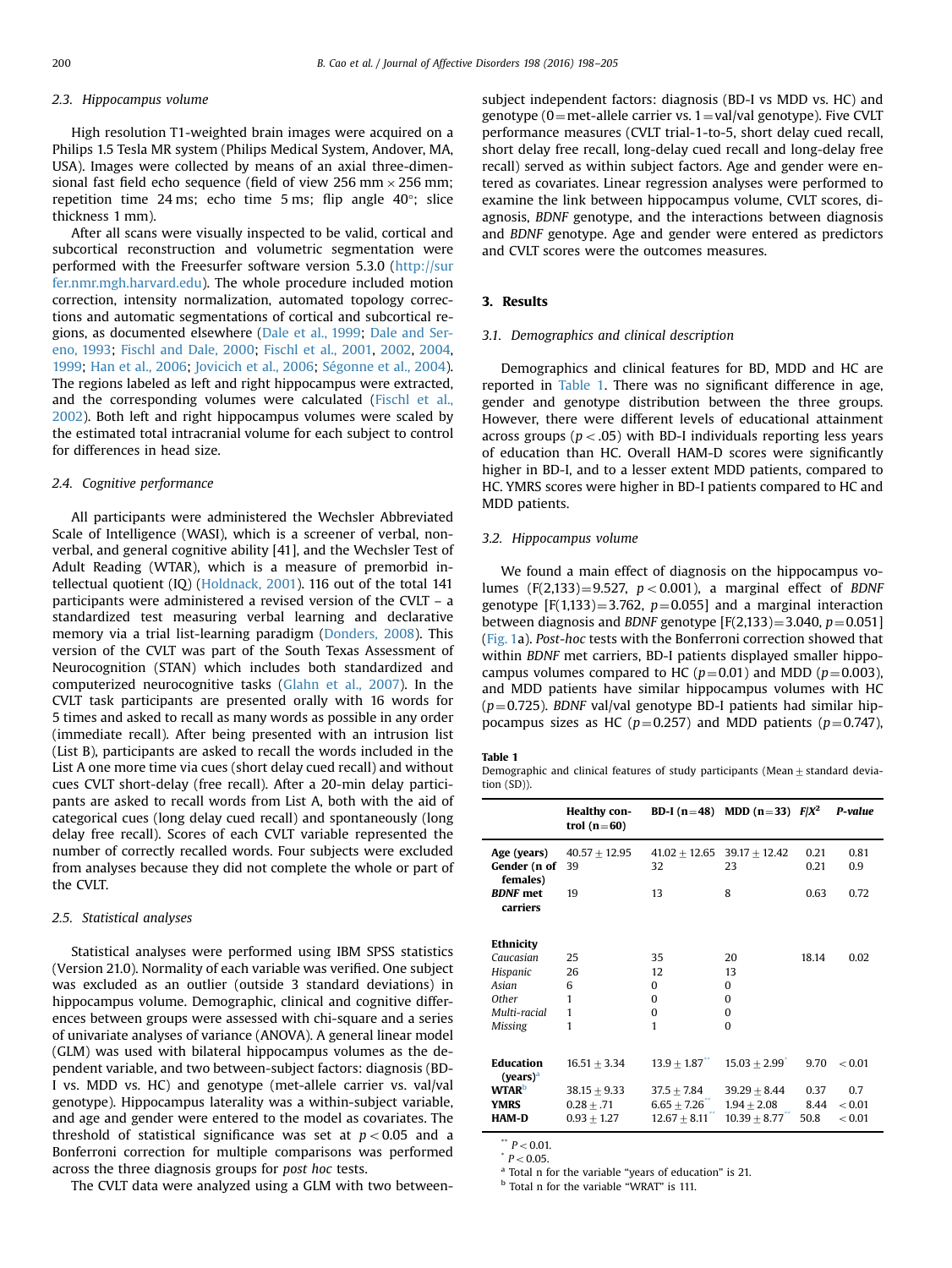

Fig. 1. Reduced hippocampus volume and memory performance in bipolar disorder patients carrying the BDNF val66met met allele. (a) Ratios of bilateral hippocampus volumes relative to the intracranial volume in HC, BD-I and MDD patients; (b) Total number of correctly recalled words on the CVLT Trials 1–5. \*  $p < 0.05$ ; \*\*  $p < 0.005$ .

and MDD patients have similar hippocampus volumes with HC  $(p=1)$ . There was no main effect of laterality on the hippocampus  $[F(1,133) = 0.072, p = 0.788]$ . Further, we did not find an interaction between laterality and diagnosis  $[F(1,133)=0.149, p=0.861]$  and BDNF genotype  $[F(1,133) = 0.001, p = 0.971]$  and no triple interaction between laterality, diagnosis and BDNF genotype  $[F(1,133)]=$ 0.003,  $p=0.796$ ].

# 3.3. Cognitive performance

We found a main effect of diagnosis on all CVLT measures [F  $(2,108) = 8.139$ ,  $p = 0.001$ ] and a significant interaction between diagnosis and BDNF genotype [F(2,108)=3.509,  $p=0.033$ ]. However, the BDNF genotype main effect did not reach significance [F  $(1,108) = 0.702$ ,  $p = 0.404$ ]. Bonferroni-corrected post-hoc tests showed that among BDNF val/val genotype BD-I patients showed similar memory performance compared with HC ( $p=1$ ) and MDD patients ( $p=1$ ). However, BDNF met carrier BD-I patients showed worse memory performance compared to HC ( $p < 0.001$ ) and MDD  $(p=0.019)$ . Fig. 1b shows the scores of CVLT trials 1–5. The other four CVLT scores had a similar pattern (see Supplementary materials Fig. S1). Although there was a main effect of both diagnosis and BDNF genotype on the hippocampus volumes and memory performance measured by CVLT tests, a partial correlation analysis adjusted for diagnosis, BDNF genotype, age and gender revealed a trend toward a positive correlation between the right hippocampus volume and the long delay free recall score marginally  $(r=0.166, p=0.081).$ 

Further regression analysis found that across clinical populations the left and right hippocampus volumes explain an additional variance of less than 0.6% for the immediate learning and short delay scores, and less than 3.5% for long delay scores. By comparison a regression model including the predictors diagnosis, BDNF genotype, age and gender explains 20–25% of the total variance in CVLT scores. Across groups the hippocampus volumes did not explain additional variance in CVLT scores ( $p > 0.05$ ). Except the long delay cued recall, the variance in CVLT scores explained by the interaction between diagnosis and BDNF genotype was significant for BD and HC ( $p < 0.05$ ), but not for MDD and HC  $(p > 0.05)$ .

# 4. Discussion

The current study examined the effect of the BDNF val66met genotype on hippocampus volumes in patients with BD-I and MDD compared to demographically matched healthy controls. Given the role of the hippocampus in information encoding and memory storage, we also explored the relationship between BDNF genotype on memory performance measured by the CVLT. The most important finding of this study is the association between the BDNF val66met polymorphism and reduced hippocampus volumes in BD-I patients. Indeed, in our sample, BD patients carrying the met allele of the BDNF gene were found to have smaller hippocampus volumes and reduced memory performance compared to HC. This result corroborates previous findings on the link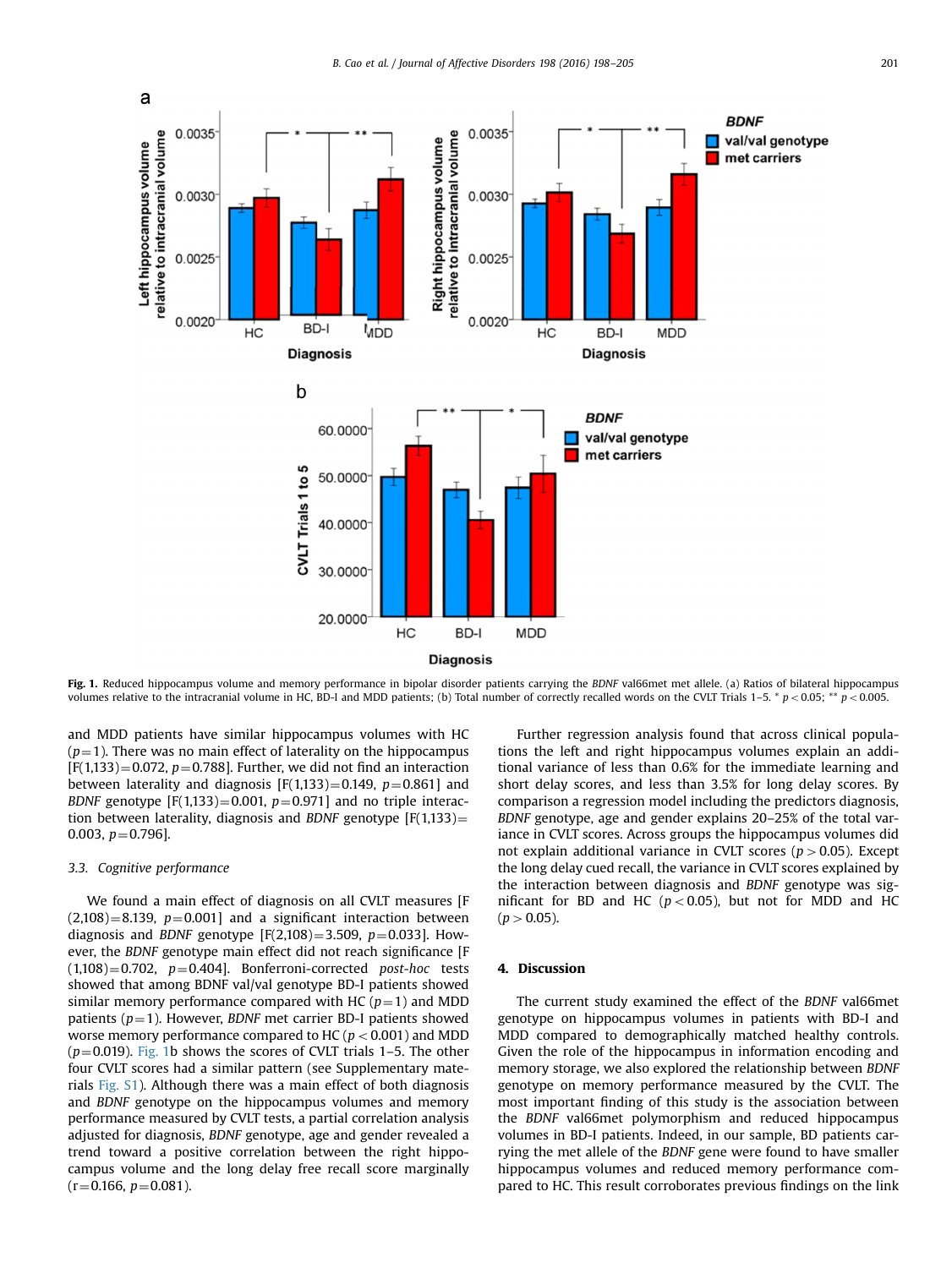between the val66met polymorphism and BD-I (Lohoff et al., 2005) and reduced hippocampus volumes and BDNF expression in BD (Chepenik et al., 2009a).

We observed a significant reduction in hippocampus volumes in met carrier BD-I patients. Traditionally, studies on hippocampus abnormalities in BD have been inconsistent. Previous in vivo studies showed either no differences in hippocampus volumes between BD patients and HC (Frey et al., 2007), or smaller hippocampus volumes in BD patients (Bearden et al., 2008; Frazier et al., 2005). A post-mortem study demonstrated reduced pyramidal cell size in the hippocampus of BD patients compared with HC (Liu et al., 2007). Given the dearth of genetic studies integrating neuroanatomical data further investigations are needed to determine whether the BDNF polymorphism mediates these anatomical abnormalities. An alternative explanation for the divergent findings may be related to the administration of psychotropic medication such as lithium and valproate that are hypothesized to reduce oxidative stress possibly by boosting the expression of the BDNF protein expression (Frey et al., 2006) in a number of brain regions including the hippocampus (Nibuya et al., 1996). It is also compelling that antidepressants and lithium lead to volumetric changes possibly induced by the increased proliferation and maturation of hippocampus cells (Foland et al., 2008; Yucel et al., 2007). Although in our sample, 44 of the 48 BD-I patients were medicated at the time of testing, the significant reductions in hippocampus volumes were observed only in met carrier BD-I patients, and therefore were unlikely to be the effect of medication.

While the presence of memory impairment in BD is well-established (Bearden et al., 2006), less is known about the association between the BDNF val66met polymorphism and cognition in BD and related mood disorders. Our lab has previously shown that met carriers displayed a poorer (albeit not statistically significant) memory performance compared to BD patients and HC with the val/val genotype with a smaller sample (Matsuo et al., 2009). Further, cognitive differences between met carriers and those with a val/val genotype have been found on the Wisconsin Card Sorting Test – a test of abstraction and inhibition (Rybakowski et al., 2006, 2003). Studies of patients with schizophrenia showed that met carriers have poorer spatial and verbal memory performance (Egan et al., 2003; Ho et al., 2006) along with smaller hippocampus (Egan et al., 2003; Szeszko et al., 2005), parahippocampus and supramarginal gyrus volumes when compared with val/val carriers (Ho et al., 2006). Notably, we found that BD carrying the BDNF met allele displayed worse neurocognitive performance than MDD and HC. By contrast, the memory performance of MDD patients did not differ from that of HC. The latter finding is likely to be due to the fact that the majority of the MDD patients  $(n=18)$ included in this study were euthymic, and that approximately half of them  $(n=14)$  were in full remission at the time of testing.

The current findings appear to be in line with the neuroprogression model of BD (Berk et al., 2011; Fries et al., 2012). This model proposes to explain the pathological brain rewiring that takes place in the context of severe mental disorders (Berk et al., 2011; Fries et al., 2012; Kapczinski and Streb, 2014), and links recurrent mood episodes with the disruption of the homeostasis between inflammatory mechanisms, oxidative processes, and neuroprotective mechanisms (e.g., BDNF). This disruption has been linked to an increase in the individual's vulnerability to psychological stress, brain atrophy and ultimately cognitive impairment (Berk et al., 2010; Kapczinski et al., 2008). Notably, in BD neuroprogression has been associated with cognitive decline, refractoriness, brain volume changes and a more severe course of illness. (Bauer et al., 2014; Cao et al., 2016). Further these results highlight the importance of BDNF on the hippocampus function and may provide a rationale for individualized pharmacological interventions targeting inflammation in subjects carrying the met allele. For instance, met carriers may be more at risk for inflammation and resulting consequences in terms of neuroprogression. Thus, interventions aimed to reduce physiological stress may help reverse neuroanatomical abnormalities.

Our findings supports further investigation into the link between memory performance and hippocampus volumes (Otten and Meeter, 2015). Indeed our regression analyses showed that in BD the hippocampus volume did not significantly contribute to the explained variance in memory performance. Thus, other factors may mediate the link between the hippocampus volumes and memory performance, and may differ across the mood disorder spectrum. Future studies with factorized models are therefore necessary to reveal the specific connections between BD, BDNF genotypes, hippocampus volumes and neurocognitive performance.

Our sample has few limitations, such as the MDD sample might not be completely homogeneous (14 out of 33 MDD patients were in remission), and there was a small but significant difference in education levels between groups. Given the high number of missing data ( $n=20$ ) for the variable education we decided against adding it as a covariate. However, exploratory analyses showed that after adding education as an additional covariate along with age and gender, the main effect of diagnosis on the hippocampus volumes remained significant (F(2,112)=7.225,  $p=0.001$ ) and the interaction between diagnosis and BDNF genotype approached significance (F(2,112)=3.060,  $p=0.051$ ). Similarly, for CVLT, both the main effect of diagnosis  $(F(2,91)=4.426, p=0.015)$  and the interaction between diagnosis and BDNF genotype were significant  $(F(2,91)=3.254, p=0.043)$ . Furthermore, the BD-I group was the only one who received medication and psychotropic drugs have well-known effects on BDNF expression (Notaras et al., 2015). For instance antidepressant medication leads to increased brain-derived neurotrophic factor (BDNF) receptor trkB signaling (Chi et al., 2010), and lithium has been shown to alter the magnetic resonance imaging (MRI) signal and lead to potential misinterpretation of grey matter volume changes. However, these medicines usually increase the hippocampus volume, and thus, the decreased hippocampus volume observed in our BD-I patients with the met genotype was in the opposite direction of the volumetric effect of these medicines and was less likely to be caused by them. In contrast to previous studies, we did not find significant reduction of hippocampus volumes in healthy met carriers (Bueller et al., 2006; Egan et al., 2003; Pezawas et al., 2004). A potential explanation for the divergence in findings may be due to the different types of image processing and selection of brain structures and reconstruction methods between our study and those studies e.g. manual tracing (Bueller et al., 2006) vs. automatic reconstruction with Freesurfer in our study, and grey matters selected in the regions of interest (ROI) by voxel-based morphometry (VBM) (Pezawas et al., 2004) vs. whole hippocampal volume segmented by Freesurfer in our study. Manual tracing is a rather time-consuming approach that is suitable for large rather than small brain structures. VBM registers every brain to a template and is therefore sensitive to errors such as misalignment of brain structures and tissues. While VBM uses less a priori information, but an efficient image segmentation algorithm (Zhang et al., 2001), Freesurfer relies on a priori information (Fischl et al., 2002). Notably, a recent study showed that Freesurfer yields more valid results than VBM in terms of hippocampus segmentation (Grimm et al., 2015). Furthermore, in our study, we scaled the hippocampus volumes by the estimated total intracranial volume to control for differences in head size, and corrected our analyses for both age and gender. By comparison, Pezawas et al. (2004) reported grey matter ratio to val/val mean and Bueller et al. (2006) adjusted hippocampal differences only for gender. The results of our study still need to be interpreted with caution due to these limits.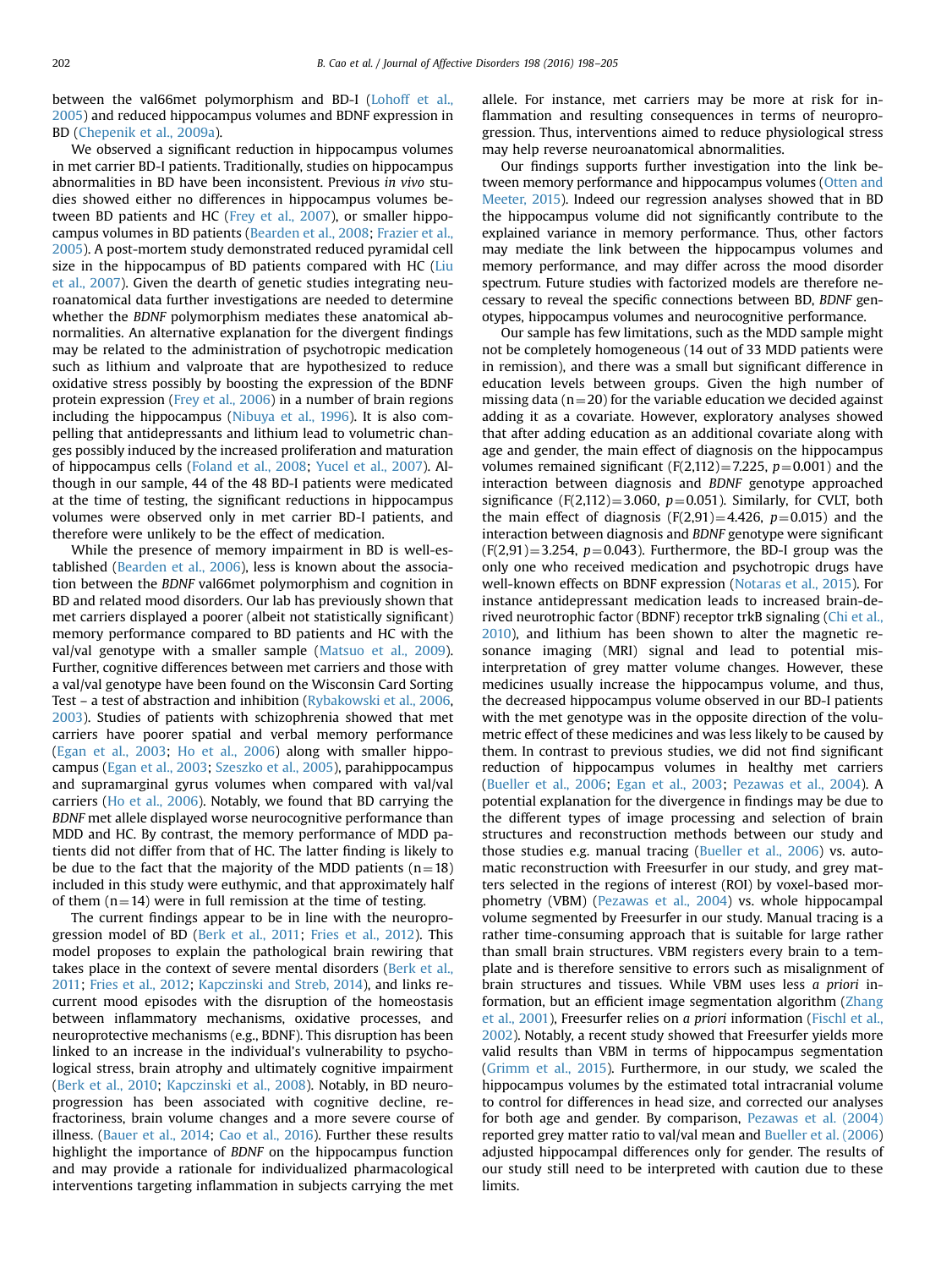To the best of our knowledge, this is the first study to view anatomical and cognitive features as a function of BDNF polymorphisms in individuals with BD type I, MDD and HC. Our study provides evidence that the val66met polymorphism is associated with reduced memory performance in BD-I patients. The current findings highlight potential differences in the role of BDNF val66met polymorphisms in neurocognition across the mood disorder spectrum (MDD vs. BD). Furthermore, they raise questions on the possible link between neurocognitive impairment and BDNF variants across BD subtypes.

### Author contributions

Study concept and design: Cao, Bauer, Sharma.

Acquisition, analysis, or interpretation of data: Cao, Bauer, Sharma, Frazier, Nielsen, Mwangi, Lavagnino, Soares.

Drafting of the manuscript: Cao, Bauer, Sharma.

Critical revision of the manuscript for important intellectual content: Cao, Bauer, Sharma, Mwangi, Frazier, Lavagnino, Walss-Bass, Glahn, Kapczinski, Nielsen, Soares.

Statistical analysis: Cao, Bauer.

Administrative, technical, and material support: Zunta-Soares. Study supervision: Kapczinski, Soares.

## Funding sources

The current work was supported by: NIH/NIDA 5 P50 DA018197-05 (DN), through MD Anderson's Cancer Center Support Grant NIH/NIDA DA026120 (DN), and the Toomim Family Fund (David A. Nielsen), NIMH Grant R01 085667, the Dunn Research Foundation and the Pat Rutherford, Jr. Endowed Chair in Psychiatry (Jair C. Soares). The genetic findings are the result of work supported with resources and the use of facilities at the Michael E. DeBakey VA Medical Center, Houston, TX (David Nielsen).

### Financial disclosure

Dr. Kapczinski has received grants/research support from AstraZeneca, Eli Lilly, Janssen-Cilag, Servier, CNPq, CAPES, NARSAD, and the Stanley Medical Research Institute; has been a member of speakers' boards for AstraZeneca, Eli Lilly, Janssen and Servier; and has served as a consultant for Servier. Dr. Soares participated in research funded by Forest, Merck, BMS, GSK and has been a speaker for Pfizer and Abbott.

#### Appendix A. Supplementary material

Supplementary data associated with this article can be found in the online version at http://dx.doi.org/10.1016/j.jad.2016.03.044.

#### References

- Albus, M., Hubmann, W., Wahlheim, C., Sobizack, N., Franz, U., Mohr, F., 1996. Contrasts in neuropsychological test profile between patients with first‐episode schizophienia and first-episode affective disorders. Acta Psychiatr. Scand. 94, 87–93.
- Altshuler, L.L., Bartzokis, G., Grieder, T., Curran, J., Jimenez, T., Leight, K., Wilkins, J., Gerner, R., Mintz, J., 2000. An MRI study of temporal lobe structures in men with bipolar disorder or schizophrenia. Biol. Psychiatry 48, 147–162.
- APA, 2002. Practice guideline for the treatment of patients with bipolar disorder (revision). Am. J. Psychiatry, 159.
- Barbosa, I.G., Huguet, R.B., Sousa, L.P., Abreu, M.N.S., Rocha, N.P., Bauer, M.E., Carvalho, L.A., Teixeira, A.L., 2011. Circulating levels of GDNF in bipolar disorder.

Neurosci. Lett. 502, 103–106.

- Bath, K.G., Lee, F.S., 2006. Variant BDNF (Val66Met) impact on brain structure and function. Cogn. Affect. Behav. Neurosci. 6, 79–85.
- Bauer, I.E., Pascoe, M.C., Wollenhaupt-Aguiar, B., Kapczinski, F., Soares, J.C., 2014. Inflammatory mediators of cognitive impairment in bipolar disorder. J. Psychiatr. Res. 56, 18–27.
- Bearden, C.E., Glahn, D.C., Monkul, E.S., Barrett, J., Najt, P., Kaur, S., Sanches, M., Villarreal, V., Bowden, C., Soares, J.C., 2006. Sources of declarative memory impairment in bipolar disorder: mnemonic processes and clinical features. J. Psychiatr. Res. 40, 47–58.
- Bearden, C.E., Thompson, P.M., Dutton, R.A., Frey, B.N., Peluso, M.A., Nicoletti, M., Dierschke, N., Hayashi, K.M., Klunder, A.D., Glahn, D.C., Brambilla, P., Sassi, R.B., Mallinger, A.G., Soares, J.C., 2008. Three-dimensional mapping of hippocampal anatomy in unmedicated and lithium-treated patients with bipolar disorder. Neuropsychopharmacol.: Off. Publ. Am. Coll. Neuropsychopharmacol. 33, 1229–1238.
- Benjamin, S., McQuoid, D.R., Potter, G.G., Payne, M.E., MacFall, J.R., Steffens, D.C., Taylor, W.D., 2010. The brain-derived neurotrophic factor Val66Met polymorphism, hippocampal volume, and cognitive function in geriatric depression. Am. J. Geriatr. Psychiatry: Off. J. Am. Assoc. Geriatr. Psychiatry 18, 323–331.
- Berk, M., Conus, P., Kapczinski, F., Andreazza, A.C., Yücel, M., Wood, S.J., Pantelis, C., Malhi, G.S., Dodd, S., Bechdolf, A., 2010. From neuroprogression to neuroprotection: implications for clinical care. Med. J. Aust. 193, S36–S40.
- Berk, M., Kapczinski, F., Andreazza, A., Dean, O., Giorlando, F., Maes, M., Yücel, M., Gama, C., Dodd, S., Dean, B., 2011. Pathways underlying neuroprogression in bipolar disorder: focus on inflammation, oxidative stress and neurotrophic factors. Neurosci. Biobehav. Rev. 35, 804–817.
- Bertolino, A., Frye, M., Callicott, J.H., Mattay, V.S., Rakow, R., Shelton-Repella, J., Post, R., Weinberger, D.R., 2003. Neuronal pathology in the hippocampal area of patients with bipolar disorder: a study with proton magnetic resonance spectroscopic imaging. Biol. Psychiatry 53, 906–913.
- Beyer, J.L., Kuchibhatla, M., Payne, M.E., Moo-Young, M., Cassidy, F., Macfall, J., Krishnan, K.R., 2004. Hippocampal volume measurement in older adults with bipolar disorder. Am. J. Geriatr. Psychiatry: Off. J. Am. Assoc. Geriatr. Psychiatry 12, 613–620.
- Blumberg, H.P., Kaufman, J., Martin, A., Whiteman, R., Zhang, J.H., Gore, J.C., Charney, D.S., Krystal, J.H., Peterson, B.S., 2003a. Amygdala and hippocampal volumes in adolescents and adults with bipolar disorder. Arch. Gen. Psychiatry 60, 1201–1208.
- Blumberg, H.P., Kaufman, J., Martin, A., Whiteman, R., Zhang, J.H., Gore, J.C., Charney, D.S., Krystal, J.H., Peterson, B.S., 2003b. Amygdala and hippocampal volumes in adolescents and adults with bipolar disorder. Arch. Gen. Psychiatry 60, 1201–1208.
- Bora, E., Yucel, M., Pantelis, C., 2009. Cognitive endophenotypes of bipolar disorder: a meta-analysis of neuropsychological deficits in euthymic patients and their first-degree relatives. J. Affect. Disord. 113, 1–20.
- Bourne, C., Bilderbeck, A., Drennan, R., Atkinson, L., Price, J., Geddes, J.R., Goodwin, G.M., 2015. Verbal learning impairment in euthymic bipolar disorder: BDI v BDII. J. Affect. Disord. 182, 95–100.
- Bourne, C., Aydemir, Ö., Balanzá‐Martínez, V., Bora, E., Brissos, S., Cavanagh, J., Clark, L., Cubukcuoglu, Z., Dias, V., Dittmann, S., 2013. Neuropsychological testing of cognitive impairment in euthymic bipolar disorder: an individual patient data meta‐analysis. Acta Psychiatr. Scand. 128, 149–162.
- Brambilla, P., Harenski, K., Nicoletti, M., Sassi, R.B., Mallinger, A.G., Frank, E., Kupfer, D.J., Keshavan, M.S., Soares, J.C., 2003. MRI investigation of temporal lobe structures in bipolar patients. J. Psychiatr. Res. 37, 287–295.
- Bueller, J.A., Aftab, M., Sen, S., Gomez-Hassan, D., Burmeister, M., Zubieta, J.-K., 2006. BDNF Val66Met allele is associated with reduced hippocampal volume in healthy subjects. Biol. Psychiatry 59, 812–815.
- Cao, B., Passos, I.C., Mwangi, B., Bauer, I.E., Zunta-Soares, G.B., Kapczinski, F., Soares, J.C., 2016. Hippocampal volume and verbal memory performance in late-stage bipolar disorder. J. Psychiatr. Res. 73, 102–107.
- Chen, B.K., Sassi, R., Axelson, D., Hatch, J.P., Sanches, M., Nicoletti, M., Brambilla, P., Keshavan, M.S., Ryan, N.D., Birmaher, B., Soares, J.C., 2004. Cross-sectional study of abnormal amygdala development in adolescents and young adults with bipolar disorder. Biol. Psychiatry 56, 399–405.
- Chepenik, L.G., Fredericks, C., Papademetris, X., Spencer, L., Lacadie, C., Wang, F., Pittman, B., Duncan, J.S., Staib, L.H., Duman, R.S., 2008. Effects of the brainderived neurotrophic growth factor val66met variation on hippocampus morphology in bipolar disorder. Neuropsychopharmacol.: Off. Publ. Am. Coll. Neuropsychopharmacol. 34, 944–951.
- Chepenik, L.G., Fredericks, C., Papademetris, X., Spencer, L., Lacadie, C., Wang, F., Pittman, B., Duncan, J.S., Staib, L.H., Duman, R.S., 2009a. Effects of the brainderived neurotrophic growth factor val66met variation on hippocampus morphology in bipolar disorder. Neuropsychopharmacol.: Off. Publ. Am. Coll. Neuropsychopharmacol. 34, 944–951.
- Chepenik, L.G., Fredericks, C., Papademetris, X., Spencer, L., Lacadie, C., Wang, F., Pittman, B., Duncan, J.S., Staib, L.H., Duman, R.S., Gelernter, J., Blumberg, H.P., 2009b. Effects of the brain-derived neurotrophic growth factor val66met variation on hippocampus morphology in bipolar disorder. Neuropsychopharmacol.: Off. Publ. Am. Coll. Neuropsychopharmacol. 34, 944–951.
- Chi, M.H., Chang, H.H., Lee, S.-Y., Lee, I.H., Gean, P.W., Yang, Y.K., Lu, R.-B., Chen, P.S., 2010. Brain derived neurotrophic factor gene polymorphism (Val66Met) and short-term antidepressant response in major depressive disorder. J. Affect. Disord. 126, 430–435.
- Cunha, A., Frey, B.N., Andreazza, A.C., Goi, J.D., Rosa, A.R., Gonçalves, C.A., Santin, A.,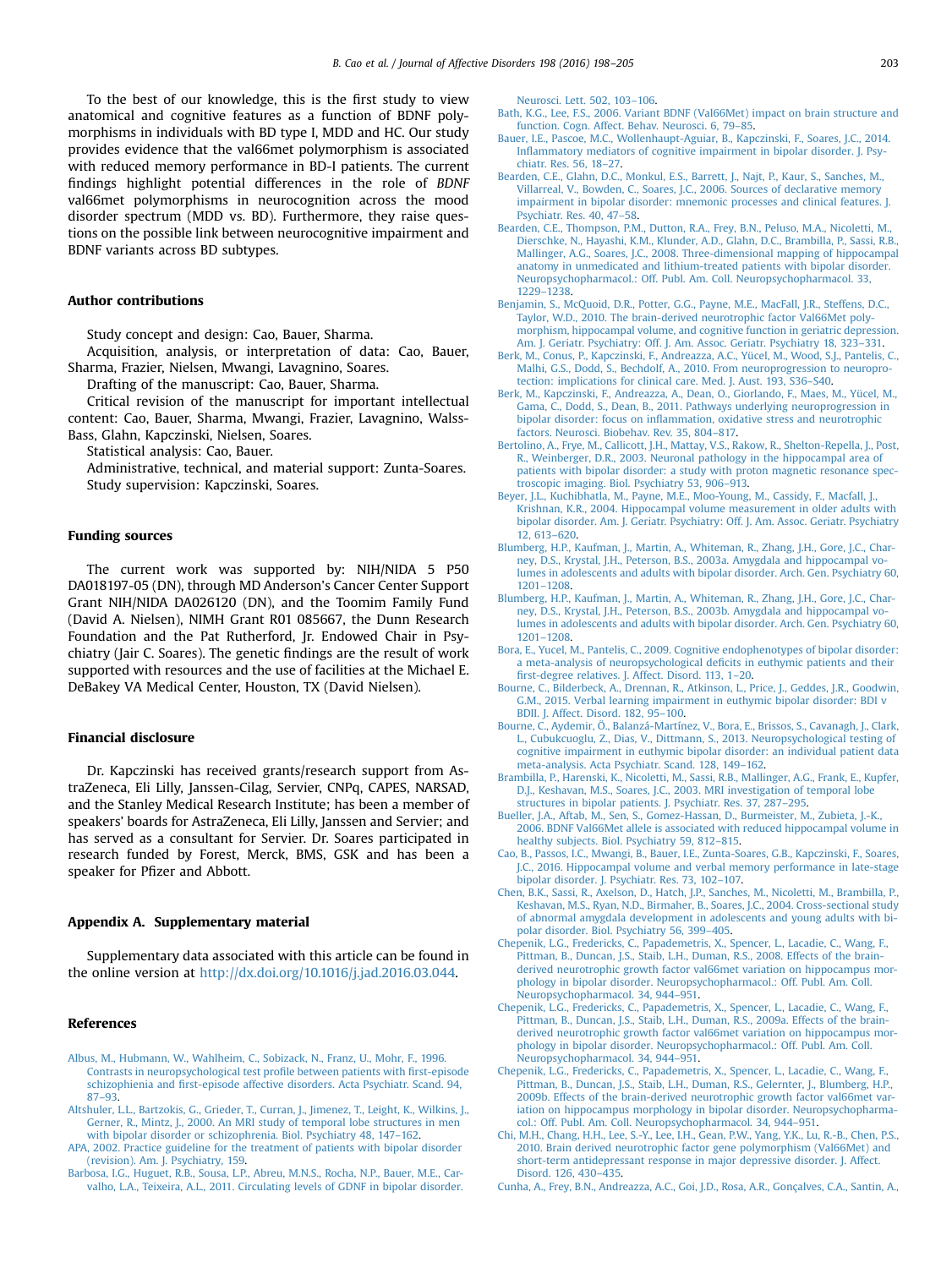Kapczinski, F., 2006. Serum brain-derived neurotrophic factor is decreased in bipolar disorder during depressive and manic episodes. Neurosci. Lett. 398, 215–219.

Dale, A.M., Sereno, M.I., 1993. Improved localizadon of cortical activity by combining EEG and MEG with MRI cortical surface reconstruction: a linear approach. J. Cogn. Neurosci. 5, 162–176.

Dale, A.M., Fischl, B., Sereno, M.I., 1999. Cortical surface-based analysis: I. Segmentation and surface reconstruction. NeuroImage 9, 179–194.

Delaloye, C., de Bilbao, F., Moy, G., Baudois, S., Weber, K., Campos, L., Canuto, A., Giardini, U., von Gunten, A., Stancu, R.I., Scheltens, P., Lazeyras, F., Millet, P., Giannakopoulos, P., Gold, G., 2009. Neuroanatomical and neuropsychological features of euthymic patients with bipolar disorder. Am. J. Geriatr. Psychiatry: Off. J. Am. Assoc. Geriatr. Psychiatry 17, 1012–1021.

Donders, J., 2008. Subtypes of learning and memory on the California Verbal Learning Test – second edition (CVLT–II) in the standardization sample. J. Clin. Exp. Neuropsychol. 30, 741–748.

Egan, M.F., Kojima, M., Callicott, J.H., Goldberg, T.E., Kolachana, B.S., Bertolino, A., Zaitsev, E., Gold, B., Goldman, D., Dean, M., Lu, B., Weinberger, D.R., 2003. The BDNF val66met polymorphism affects activity-dependent secretion of BDNF and human memory and hippocampal function. Cell 112, 257–269.

Eldridge, L.L., Knowlton, B.J., Furmanski, C.S., Bookheimer, S.Y., Engel, S.A., 2000. Remembering episodes: a selective role for the hippocampus during retrieval. Nat. Neurosci. 3, 1149–1152.

Fischl, B., Sereno, M.I., Dale, A.M., 1999. Cortical surface-based analysis: II: inflation, flattening, and a surface-based coordinate system. NeuroImage 9, 195-207.

Fischl, B., Liu, A., Dale, A.M., 2001. Automated manifold surgery: constructing geometrically accurate and topologically correct models of the human cerebral cortex. IEEE Trans. Med. Imaging 20, 70–80.

Fischl, B., Salat, D.H., van der Kouwe, A.J., Makris, N., Ségonne, F., Quinn, B.T., Dale, A. M., 2004. Sequence-independent segmentation of magnetic resonance images. NeuroImage 23, S69–S84.

Fischl, B., Salat, D.H., Busa, E., Albert, M., Dieterich, M., Haselgrove, C., Van Der Kouwe, A., Killiany, R., Kennedy, D., Klaveness, S., 2002. Whole brain segmentation: automated labeling of neuroanatomical structures in the human brain. Neuron 33, 341–355.

Fischl, B., Dale, A.M., 2000. Measuring the thickness of the human cerebral cortex from magnetic resonance images. In: Proceedings of National Academy of Sciences. vol. 97, pp. 11050–11055.

Foland, L.C., Altshuler, L.L., Sugar, C.A., Lee, A.D., Leow, A.D., Townsend, J., Narr, K.L., Asuncion, D.M., Toga, A.W., Thompson, P.M., 2008. Increased volume of the amygdala and hippocampus in bipolar patients treated with lithium. NeuroReport 19, 221.

Frazier, J.A., Chiu, S., Breeze, J.L., Makris, N., Lange, N., Kennedy, D.N., Herbert, M.R., Bent, E.K., Koneru, V.K., Dieterich, M.E., Hodge, S.M., Rauch, S.L., Grant, P.E., Cohen, B.M., Seidman, L.J., Caviness, V.S., Biederman, J., 2005. Structural brain magnetic resonance imaging of limbic and thalamic volumes in pediatric bipolar disorder. Am. J. Psychiatry 162, 1256–1265.

Frey, B.N., Andreazza, A.C., Nery, F.G., Martins, M.R., Quevedo, J., Soares, J.C., Kapczinski, F., 2007. The role of hippocampus in the pathophysiology of bipolar disorder. Behav. Pharmacol. 18, 419–430.

Frey, B.N., Valvassori, S.S., Réus, G.Z., Martins, M.R., Petronilho, F.C., Bardini, K., Dal-Pizzol, F., Kapczinski, F., Quevedo, J., 2006. Effects of lithium and valproate on amphetamine-induced oxidative stress generation in an animal model of mania. J. Psychiatry Neurosci. 31, 326.

Fries, G.R., Pfaffenseller, B., Stertz, L., Paz, A.V.C., Dargél, A.A., Kunz, M., Kapczinski, F., 2012. Staging and neuroprogression in bipolar disorder. Curr. Psychiatry Rep. 14, 667–675.

Gatt, J., Nemeroff, C., Dobson-Stone, C., Paul, R., Bryant, R., Schofield, P., Gordon, E., Kemp, A., Williams, L., 2009. Interactions between BDNF Val66Met polymorphism and early life stress predict brain and arousal pathways to syndromal depression and anxiety. Mol. Psychiatry 14, 681–695.

Glahn, D.C., Bearden, C.E., Barguil, M., Barrett, J., Reichenberg, A., Bowden, C.L., Soares, J.C., Velligan, D.I., 2007. The neurocognitive signature of psychotic bipolar disorder. Biol. Psychiatry 62, 910–916.

Goldberg, T.E., Gold, J.M., Greenberg, R., Griffin, S., Schulz, S.C., Pickar, D., Kleinman, J.E., Weinberger, D.R., 1993. Contrasts between patients with affective disorders and patients with schizophrenia on a neuropsychological test battery. Am. J. Psychiatry 150, 1355–1362.

Green, E.K., Raybould, R., Macgregor, S., Hyde, S., Young, A.H., O'Donovan, M.C., Owen, M.J., Kirov, G., Jones, L., Jones, I., Craddock, N., 2006. Genetic variation of brain-derived neurotrophic factor (BDNF) in bipolar disorder: case-control study of over 3000 individuals from the UK. Br. J. Psychiatry: J. Ment. Sci. 188, 21–25.

Grimm, O., Pohlack, S., Cacciaglia, R., Winkelmann, T., Plichta, M.M., Demirakca, T., Flor, H., 2015. Amygdalar and hippocampal volume: a comparison between manual segmentation, freesurfer and VBM. J. Neurosci. Methods 253, 254–261.

Gualtieri, C.T., Johnson, L.G., 2006. Comparative neurocognitive effects of 5 psychotropic anticonvulsants and lithium. Medscape Gen. Med. 8, 46.

Hamilton, M., 1960. A rating scale for depression. J. Neurol. Neurosurg. Psychiatry 23, 56.

Han, X., Jovicich, J., Salat, D., van der Kouwe, A., Quinn, B., Czanner, S., Busa, E., Pacheco, J., Albert, M., Killiany, R., 2006. Reliability of MRI-derived measurements of human cerebral cortical thickness: the effects of field strength, scanner upgrade and manufacturer. NeuroImage 32, 180–194.

Harrisberger, F., Smieskova, R., Schmidt, A., Lenz, C., Walter, A., Wittfeld, K., Grabe, H., Lang, U., Fusar-Poli, P., Borgwardt, S., 2015. BDNF Val66Met polymorphism

and hippocampal volume in neuropsychiatric disorders: a systematic review and meta-analysis. Neurosci. Biobehav. Rev. 55, 107–118.

Hartberg, C.B., Sundet, K., Rimol, L.M., Haukvik, U.K., Lange, E.H., Nesvag, R., Melle, I., Andreassen, O.A., Agartz, I., 2011. Subcortical brain volumes relate to neurocognition in schizophrenia and bipolar disorder and healthy controls. Prog. Neuro-Psychopharmacol. Biol. Psychiatry 35, 1122–1130.

Ho, B.C., Milev, P., O'Leary, D.S., Librant, A., Andreasen, N.C., Wassink, T.H., 2006. Cognitive and magnetic resonance imaging brain morphometric correlates of brain-derived neurotrophic factor Val66Met gene polymorphism in patients with schizophrenia and healthy volunteers. Arch. Gen. Psychiatry 63, 731–740.

Houenou, J., Frommberger, J., Carde, S., Glasbrenner, M., Diener, C., Leboyer, M., Wessa, M., 2011. Neuroimaging-based markers of bipolar disorder: evidence from two meta-analyses. J. Affect. Disord. 132, 344–355.

Hwang, J.P., Tsai, S.J., Hong, C.J., Yang, C.H., Lirng, J.F., Yang, Y.M., 2006. The Val66Met polymorphism of the brain-derived neurotrophic-factor gene is associated with geriatric depression. Neurobiol. Aging 27, 1834–1837.

Inal-Emiroglu, F.N., Resmi, H., Karabay, N., Guleryuz, H., Baykara, B., Cevher, N., Akay, A., 2015. Decreased right hippocampal volumes and neuroprogression markers in adolescents with bipolar disorder. Neuropsychobiology 71, 140–148.

Javadapour, A., Malhi, G.S., Ivanovski, B., Chen, X., Wen, W., Sachdev, P., 2010. Hippocampal volumes in adults with bipolar disorder. J. Neuropsychiatry Clin. Neurosci. 22, 55–62.

Jovicich, J., Czanner, S., Greve, D., Haley, E., van der Kouwe, A., Gollub, R., Kennedy, D., Schmitt, F., Brown, G., MacFall, J., 2006. Reliability in multi-site structural MRI studies: effects of gradient non-linearity correction on phantom and human data. NeuroImage 30, 436–443.

Kapczinski, F., Streb, L.G., 2014. Neuroprogression and staging in psychiatry: historical considerations. Rev. Bras. Psiquiatr. 36, 187–188.

Kapczinski, F., Vieta, E., Andreazza, A.C., Frey, B.N., Gomes, F.A., Tramontina, J., Kauer-Sant'Anna, M., Grassi-Oliveira, R., Post, R.M., 2008. Allostatic load in bipolar disorder: implications for pathophysiology and treatment. Neurosci. Biobehav. Rev. 32, 675–692.

Kessler, R.C., Berglund, P., Demler, O., Jin, R., Merikangas, K.R., Walters, E.E., 2005. Lifetime prevalence and age-of-onset distributions of DSM-IV disorders in the national comorbidity survey replication. Arch. Gen. Psychiatry 62, 593–602.

Kuipers, S.D., Bramham, C.R., 2006. Brain-derived neurotrophic factor mechanisms and function in adult synaptic plasticity: new insights and implications for therapy. Curr. Opin. Drug Discov. Dev. 9, 580–586.

Lavagnino, L., Cao, L., Mwangi, B., Wu, M.J., Sanches, M., Zunta‐Soares, G., Kapczinski, F., Soares, J., 2015. Changes in the corpus callosum in women with latestage bipolar disorder. Acta Psychiatr. Scand. 131, 458–464.

Liu, L., Schulz, S.C., Lee, S., Reutiman, T.J., Fatemi, S.H., 2007. Hippocampal CA1 pyramidal cell size is reduced in bipolar disorder. Cell. Mol. Neurobiol. 27, 351–358.

Liu, L., Foroud, T., Xuei, X., Berrettini, W., Byerley, W., Coryell, W., El-Mallakh, R., Gershon, E.S., Kelsoe, J.R., Lawson, W.B., MacKinnon, D.F., McInnis, M., McMahon, F.J., Murphy, D.L., Rice, J., Scheftner, W., Zandi, P.P., Lohoff, F.W., Niculescu, A.B., Meyer, E.T., Edenberg, H.J., Nurnberger Jr., J.I., 2008. Evidence of association between brain-derived neurotrophic factor gene and bipolar disorder. Psychiatr. Genet. 18, 267–274.

Lohoff, F., Sander, T., Ferraro, T., Dahl, J., Gallinat, J., Berrettini, W., 2005. Confirmation of association between the Val66Met polymorphism in the brain derived neurotrophic factor (BDNF) gene and bipolar I disorder. Am. J. Med. Genet. Part B: Neuropsychiatr. Genet. 139, 51–53.

MacQueen, G.M., Young, L.T., Joffe, R.T., 2001. A review of psychosocial outcome in patients with bipolar disorder. Acta Psychiatr. Scand. 103, 163–170.

Maller, J.J., Thaveenthiran, P., Thomson, R.H., McQueen, S., Fitzgerald, P.B., 2014. Volumetric, cortical thickness and white matter integrity alterations in bipolar disorder type I and II. J. Affect. Disord. 169, 118–127.

Martínez-Arán, A., Vieta, E., Reinares, M., Colom, F., Torrent, C., Sánchez-Moreno, J., Benabarre, A., Goikolea, J.M., Comes, M., Salamero, M., 2004. Cognitive function across manic or hypomanic, depressed, and euthymic states in bipolar disorder. Am. J. Psychiatry 161, 262–270.

Matsuo, K., Walss-Bass, C., Nery, F.G., Nicoletti, M.A., Hatch, J.P., Frey, B.N., Monkul, E.S., Zunta-Soares, G.B., Bowden, C.L., Escamilla, M.A., 2009. Neuronal correlates of brain-derived neurotrophic factor Val66Met polymorphism and morphometric abnormalities in bipolar disorder. Neuropsychopharmacol.: Off. Publ. Am. Coll. Neuropsychopharmacol. 34, 1904–1913.

Montag, C., Weber, B., Fliessbach, K., Elger, C., Reuter, M., 2009. The BDNF Val66Met polymorphism impacts parahippocampal and amygdala volume in healthy humans: incremental support for a genetic risk factor for depression. Psychol. Med. 39, 1831–1839.

Neves-Pereira, M., Mundo, E., Muglia, P., King, N., Macciardi, F., Kennedy, J.L., 2002. The brain-derived neurotrophic factor gene confers susceptibility to bipolar disorder: evidence from a family-based association study. Am. J. Hum. Genet. 71, 651–655.

Nibuya, M., Nestler, E.J., Duman, R.S., 1996. Chronic antidepressant administration increases the expression of cAMP response element binding protein (CREB) in rat hippocampus. J. Neurosci.: Off. J. Soc. Neurosci. 16, 2365–2372.

Notaras, M., Hill, R., van den Buuse, M., 2015. The BDNF gene Val66Met polymorphism as a modifier of psychiatric disorder susceptibility: progress and controversy. Mol. Psychiatry.

Otten, M., Meeter, M., 2015. Hippocampal structure and function in individuals

with bipolar disorder: a systematic review. J. Affect. Disord. 174, 113–125. Peruzzolo, T.L., Anes, M., de Moura Kohmann, A., Souza, A.C.M.L., Rodrigues, R.B., Brun, S., Peters, R., de Aguiar, B.W., Kapczinski, F., Tramontina, S., 2015.